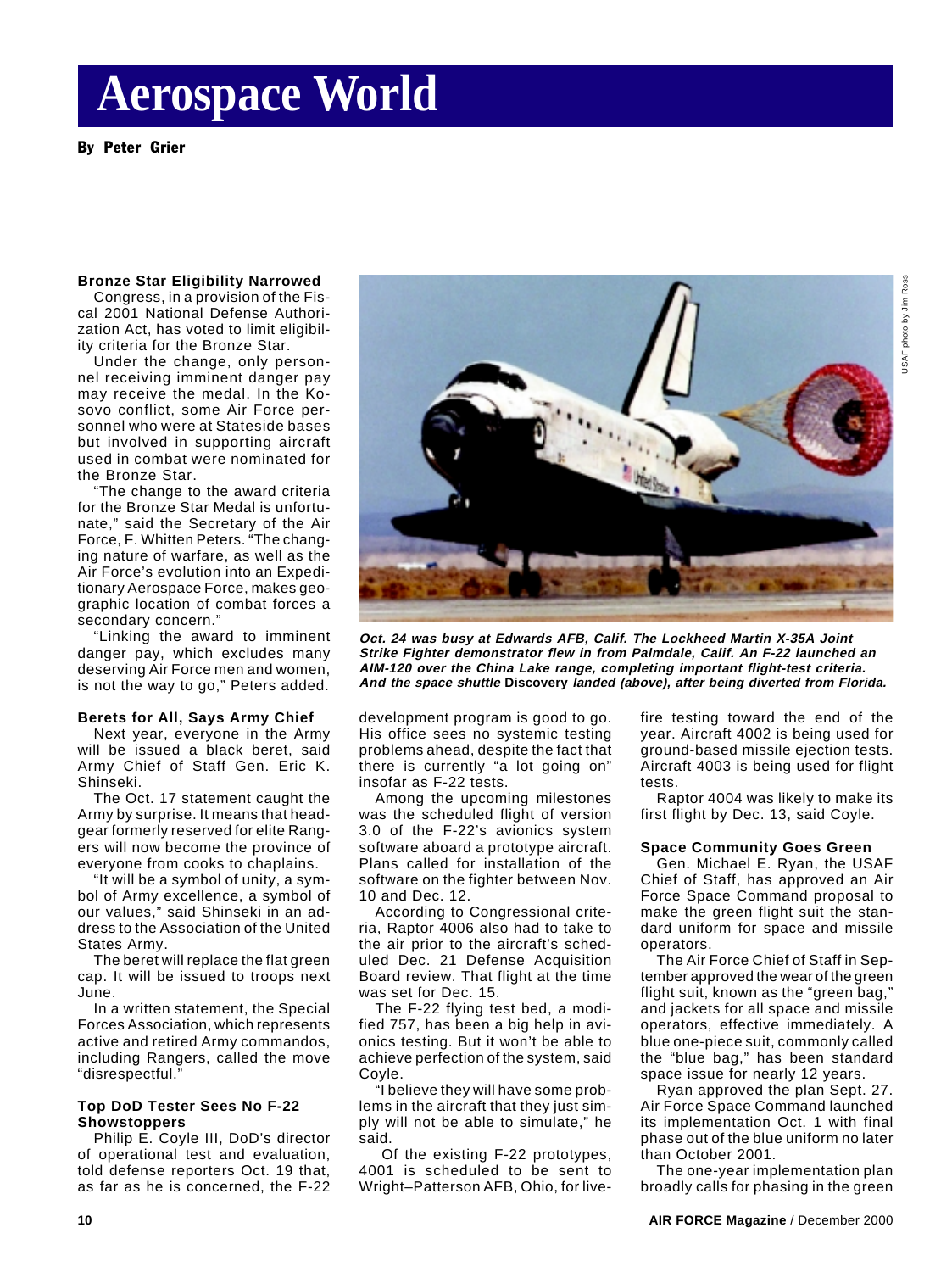flight suit as the existing supply of blue crew uniforms is expended. Some 3,000 active and reserve persons currently wearing the blue crew uniform will be supplied with green bags through the command.

## **Lawsuit Targets World War II Memorial**

A disparate group of organizations opposed to placing a World War II memorial on the National Mall in Washington at the east end of the Reflecting Pool have filed suit in US District Court, aiming to halt its construction.

The protestors' lawsuit claims that the National Capital Planning Commission and other government bodies subverted laws intended to protect the Mall's open space when they made the memorial siting decision.

In response to the lawsuit, the American Battle Monuments Commission said in a written statement, "We are confident that judicial proceedings will conclude favorably and that the National World War II Memorial will be built on its approved and dedicated site."

The public has never really had a chance to express its views, say the plaintiffs.

"This memorial, with its outrageous history of ... subverted laws, cannot claim to honor our veterans, our nation, or anything that has to do with openness, fairness, lawfulness, or heeding the will of the people," said National Coalition to Save Our Mall member Neil Feldman.

Other members of the lawsuit coalition include World War II Veterans to Save Our Mall and the D.C. Preservation League.

A similar lawsuit filed in 1998 by opponents of the proposed Air Force Memorial in nearby Arlington, Va., lost in both US District Court and the US Circuit Court of Appeals.

A groundbreaking ceremony for the World War II memorial took place Nov. 11.

### **Zinni Defends Choice of Aden**

Gen. Anthony C. Zinni, the recently retired commander of US Central Command, took full responsibility for choosing Yemen as a refueling stop for Navy ships. He spoke before the Senate Armed Services Committee on Oct. 19.

The retired Marine also vigorously defended the choice, saying that the Yemeni port of Aden was more secure than Djibouti, the African Red Sea port the Navy previously used. In addition, the choice of Aden was made in part to try and forge better ties with Yemen and encourage it to

## **Defense Authorization Bill for 2001**

On Oct. 6, members of the House and Senate Armed Services Committees reached agreement on a defense authorization bill that increases real, inflationadjusted spending on the military for the second year in a row.

The \$309.9 billion measure included not only Pentagon programs but also defense programs in the Department of Energy.

It represents a modest 1.5 percent hike over President Clinton's budget request. It provides much-needed increases for readiness, procurement, and recruitment and retention, said key committee members.

"We still need to do more," said Sen. John Warner (R–Va.), chairman of the Senate Armed Services Committee. "Our military forces are presently involved in overseas deployments at an unprecedented rate. More and more we are being forced to confront the problems that result from trying to do too much with too little."

Lawmakers voted for a 3.7 percent pay raise for military personnel, effective Jan. 1, 2001. The Fiscal 2001 National Defense Authorization Bill also includes an extensive expansion of military retiree health benefits.

Looking ahead to budgets to come, the defense panels requested in bill provisions that the Pentagon prepare a number of plans for future forces. They require the Secretary of Defense to undertake a comprehensive review of the nuclear posture of the US, for instance, and for the Air Force to undertake a "comprehensive planning process" to identify long-term technology needs.

The legislation also mandates a semiannual report to Congress on the commitments and contributions of European allies to the peacekeeping operations in Kosovo.

In aerospace related moves, the authorization bill would:

Reverse an Air Force decision to slow the Airborne Laser by adding \$85 million to the \$149 million budget request for the program. Congressional conferees called for the service to obtain agreement from the Ballistic Missile Defense Organization before making any changes in the ABL budget, schedule, or technical requirements.

■ Transfer responsibility for the Space Based Infrared System Low Program from the Air Force to BMDO.

In a move that would affect all services, lawmakers expressed concern about the course of the Pentagon's anthrax vaccination program. "Several Defense Contract Audit Agency and DoD Inspector General reports have found irregularities in the financial management of DoD's Anthrax Vaccination Immunization Program, and questions have been raised about the program's long-term effects on recruitment and retention," concludes a House Armed Services Committee report on the authorization bill.

Therefore conferees voted to require periodic DoD reports on the number of personnel separations resulting from refusal to participate in the anthrax program, as well as its overall financial health. They also imposed limits on the purchase of more vaccine until the Food and Drug Administration approves the current manufacturer and a strategy for obtaining a second source has been developed.

fight the very terrorism that struck the destroyer USS Cole.

Cole was hit by a suicide bomber Oct. 12, killing 17 and injuring more than 30.

"There are no rear areas out here. There are no safe barracks," said Zinni.

Asymmetrical conflict with guerilla forces will likely be a fact of life for the US in the new century, according to the former CENTCOM chief.

"We're going to see that again. We will eventually see a weapon of mass destruction used in a terrorist act, somewhere, in this mode," Zinni told senators. "And I would just say we had better start thinking about how we're going to be prepared for that because we're woefully unprepared for that event."

The decision to use Yemen was first made in 1997. Twenty-six Navy ships refueled there before the Cole attack, according to Zinni.

He said he had been told that a decade ago Navy ships in the region typically refueled at sea. But that is less practical today, partly because the Navy now has only 21 oilers, down from 32 in 1992.

## **USAF Adds New Combat Rescue Specialty**

The Air Force, committed to bringing its people back safely from dangerous missions, has added a new specialty, combat rescue officer, to its career fields list.

Personnel in the new 13DXA category will provide expertise to command and battle staff units. They will also go into the field themselves and conduct rescue operations.

"By creating this new career field, we recognize how vital the person-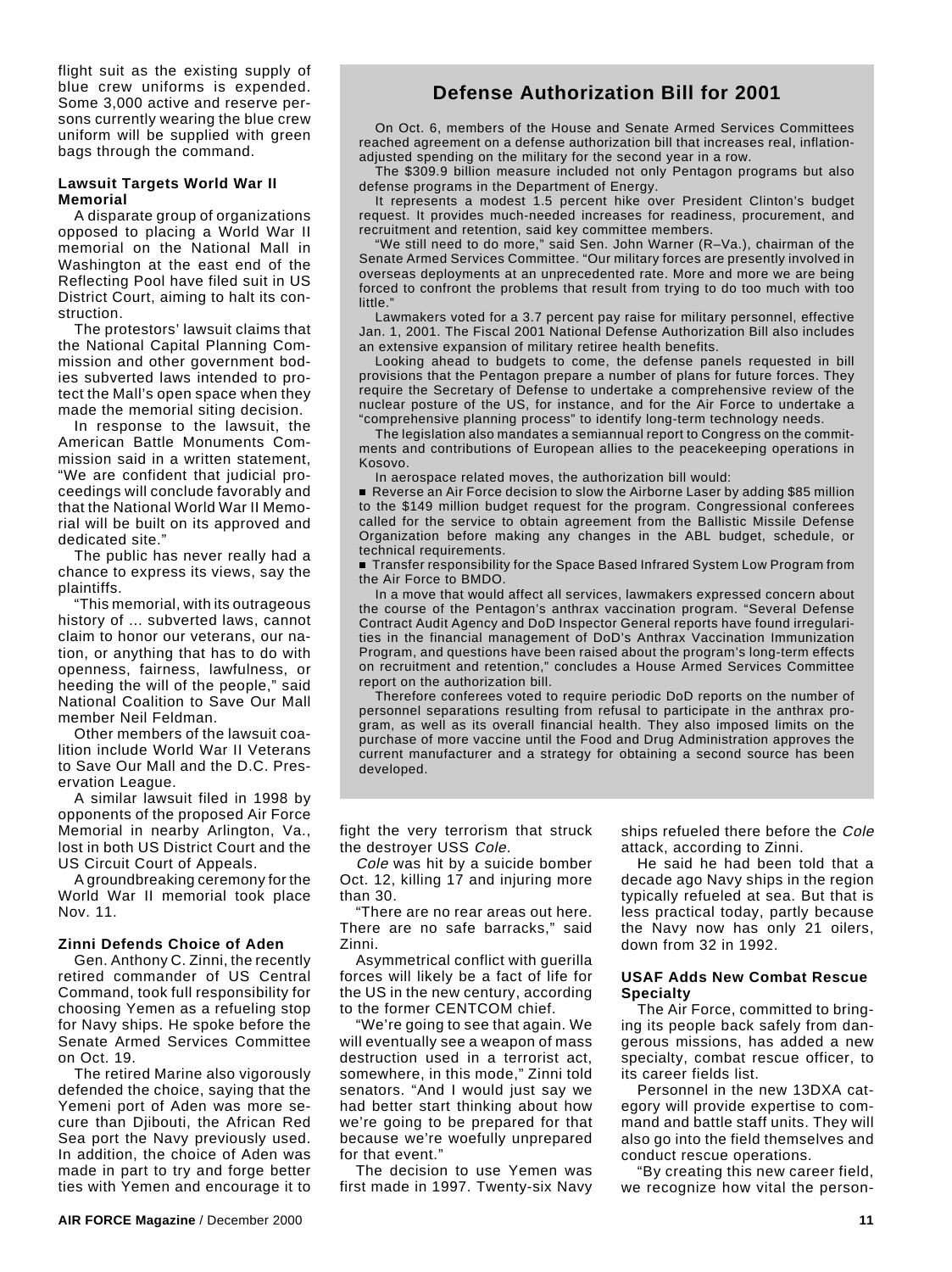## **Aerospace World**

nel recovery and combat rescue missions have become in our Expeditionary Aerospace Force concept," said Air Force Secretary F. Whitten Peters.

At first the field will consist of four active duty officers. One will be assigned to Headquarters Air Force and one to Air Combat Command. The remaining two will serve with whatever rescue squadron is chosen to implement the new program.

The Air Force expects more than 160 officers—active duty, Guard, and Reserve—to enter the field by 2007. Training will consist of both formal training and unit experience.

#### **Lockheed JSF Makes First Flight**

Lockheed Martin's X-35A Joint Strike Fighter demonstrator made its long-awaited first flight Oct. 24.

The aircraft lifted off a runway at Lockheed's Palmdale, Calif., facility at 9:06 a.m. (local time). Twenty-two minutes later, it landed at the US Air Force test facility at Edwards AFB, Calif.

The flight, in which the supersonic fighter soared to an altitude of 10,000 feet above the California desert, signified the X-35's entry into a flighttest program.

Lockheed is locked in competition with Boeing to become builder of the new fighter, a program valued at some \$200 billion. One of the fighter houses would be in line to produce thousands of aircraft for the Air Force, Navy, and Marine Corps. Boeing's X-32A demonstrator made its first flight in September.

The Lockheed pilot, Tom Morgenfeld, said the first flight was virtually "trouble free" and devoid of surprises. The X-35 climbed quickly to 10,000 feet and maintained an airspeed of 250 knots while flying figure-eight maneuvers.

**Overall JSF Program Slips a Bit** The Department of Defense will likely select the winner of the Joint Strike Fighter program a bit later than planned, Undersecretary of Defense for Acquisition, Technology, and Logistics Jacques S. Gansler told reporters at a breakfast meeting Oct. 12.

The original schedule called for DoD to make the call between competitors Lockheed Martin and Boeing next spring. That decision will now probably take place no earlier than September 2001.

"If you are looking realistically, it is probably more likely in the fall than in the summer, but it is in that time period," said Gansler.

There are three main reasons for the delay, said the Pentagon procurement chief. The first is that as the contractors move into the flighttest regime they are likely to have to do more tests than they have currently planned. The second is that Congress cut the JSF's total budget in the Fiscal 2001 authorization bill by more than \$150 million.

## **Peters Says Defense Needs \$80 Billion to \$100 Billion Per Year Boost**

The Defense Department would need a one-third increase in budget simply to maintain the forces and capability it already has, Air Force Secretary F. Whitten Peters said in October.

Peters told reporters in Washington that the military services collectively require "somewhere on the order of \$80 billion to \$100 billion a year" to maintain fleet ages at acceptable levels.

That would represent an increase of about a third over the current Pentagon budget of about \$300 billion.

The Air Force alone needs "\$20 billion to \$30 billion a year in order to recapitalize," Peters said.

As an example of Air Force needs, he noted that 40 percent of the 40-year-old KC-135R tanker fleet is down for repairs at any given time and that it takes a year to get a KC-135 through depot maintenance because of all the age-related problems discovered during the periodic overhauls. Younger airplanes are more efficient and cheaper to maintain.

To keep the Air Force at a "steady state," with aircraft average age at about 20 years, the service would need to buy 150 new airframes a year for the next 15 to 20 years, Peters asserted.

"I think this year we have done 50, ... substantially fewer than 150," he said.

Acknowledging that such a massive increase in funds is unlikely, Peters said he would welcome a national debate about what the country wants its military to be able to do "and what kind of risk do you want us to take."

Peters also bluntly rebutted rumors that USAF's support for the Joint Strike Fighter is lukewarm. Peters said the JSF will come in at a cost comparable to the most advanced version of the F-16 it will replace and offer far greater capability.

The idea of forgoing the JSF and buying F-16 Block 60s "is a nonstarter," Peters said.

"It does not make a whole lot of sense to scrap what we've done and start over again," he asserted, especially since "large blocks" of the F-16 fleet will reach certain retirement age within a decade.

Likewise, Peters said suggestions that the F-22 be can-

celed in favor of buying more F-15s ignores the fact that the F-15 line would have to be re-engineered at great cost to deliver a more capable airplane, and that F-15Es USAF is buying now by Congressional mandate already cost "\$100 million a pop." Even a reduced force of only 100 or so F-22s would be a nightmare to manage, Peters said.

"That is not enough" to take care of worldwide responsibilities, perform necessary testing and training, and keep personnel from being so overworked that they leave the service, Peters said.

He believes the F-22 will clear testing requirements for entry into production as early as this month but no later than February. The biggest risk in the program's schedule, he said, is the availability of software engineers. Many are being lured from defense work to "dot com" businesses, Peters noted.

Peters anticipates hard choices ahead on strategic reconnaissance. The U-2 fleet will fall below necessary levels in about 2007, meaning a decision will have to be made in about 2004 whether to bet on the success of the Global Hawk Unmanned Aerial Vehicle or restart the U-2 production line. The Global Hawk, Peters said, is unable to do all the missions the U-2 can do.

Asked to comment on the Space Commission, which is studying whether space activities should be spun off from the Air Force, Peters said such a move would be "shortsighted."

"What comes from space is valuable because of the way you integrate it with everything else you do," Peters asserted, and a separate entity with responsibility for space would hamper integration with layers of bureaucracy.

Those clamoring for weapons in space should be aware, Peters noted, that a true space-based laser that is an operational system and not just experimental, has been estimated to cost "\$40 billion a pop." Hypersonic aircraft that would service space weapons would require "\$300 [million] to \$400 million a year" in development funds over a decade or more, he added.

"The technology is not there, the data is not there," Peters asserted. "We don't have the money to fund these kinds of things, given the current budgets that we see."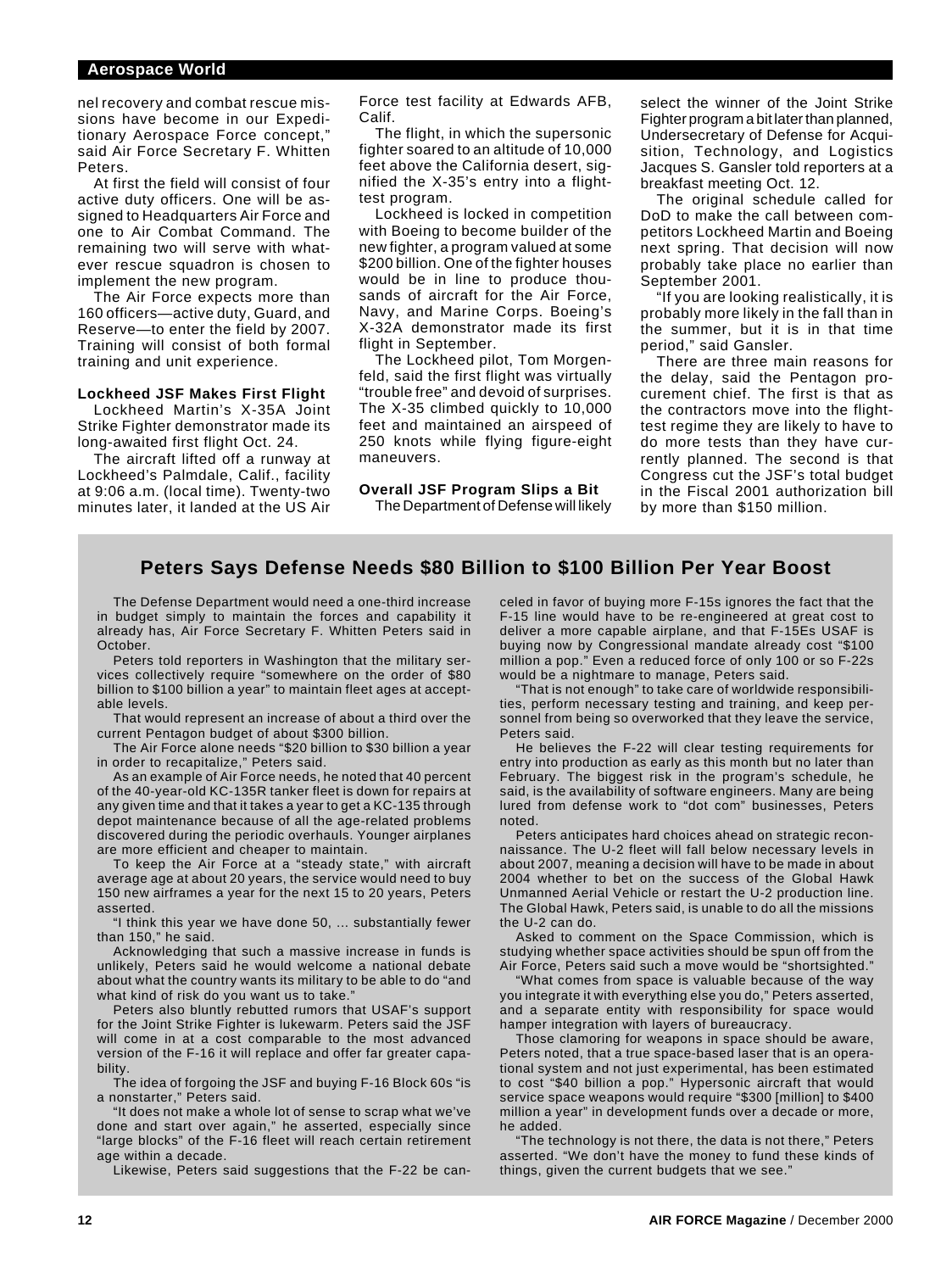## **An E-Blaster From Chuck Spinney**

Defense critic Chuck Spinney distributes his opinions in a series of what he calls "E-mail Blasters." He posts these on his Web site as well. He has a considerable following in Washington, where he is a favorite of many in Congress and in the news media.

On Oct. 11, he sent around Blaster #391, entitled "John T. Correl & the Question of Integrity?" In it, Spinney denounces the editorial in the October issue of Air Force Magazine as "carefully constructed, first-rate intellectual slime" and invites his readers to "judge for yourself if Correl speaks the TRUTH, or is deliberately lying, or is merely an ignoramus.

What set him off, of course, were the lines in the "Budget Truth" editorial that said, "Pentagon gadfly Chuck Spinney is circulating a chart that depicts the current defense budget as almost four times as large as during the Vietnam War. (Spinney leaps to his conclusion by ignoring the effects of 525 percent cumulative inflation since 1968.)"

The basis for that part of "Correl's" editorial was Spinney's E-mail Blaster #381, "Madness of Versailles: The 4 Percent Solution," dated Aug. 20. We reproduced Spinney's defense budget chart from that Blaster on p. 10 of the October issue. It arrayed budgets in current dollars, thus portraying defense as costing four or five times as much as it did in the peak years of the Vietnam War.

In his more recent Blaster #391, Spinney attacks what he calls my "audacity (or stupidity)" for saying he had ignored the effects of inflation. He chastises me for not noticing that he published an article in Defense News on Sept. 5, in which, he says, his numbers are adjusted for inflation. Those numbers, he says, are almost the same as the numbers that "Correl" used.

If Spinney got it right in Defense News, then good for him. I didn't see that article. I do not read everything he puts out. I was going by his August Blaster #381—which, by the way, is still posted on his Web site. It creates a misconception about the defense budget, just as I said it did. The editorial

cited his chart from the August Blaster as an example of analysis gone wrong, but the main focus of the editorial was broader, explaining when and how the defense budget cuts of recent years happened.

In the August Blaster, Spinney characterized his chartthe one where defense budgets are not adjusted for inflation—as a way to "place the numbers in an historical context" and to put the 4 percent budget scenario "in the context of past hopes and dreams as well as the reality of past defense budgets."

If you regard current dollars (not adjusted for inflation) as the appropriate way to compare budgets in "historical context," then Spinney's August chart will be right up your alley.

In the Oct. 11 Blaster, Spinney says it was all right to use current dollars for his August chart because "removing the effects of inflation did not change my conclusion—namely that the 4 percent of GDP defense budget will spark a budget war with Social Security and Medicare (i.e., the conclusion that Correl chose not to mention)."

Actually, we did mention that. On p. 10 of the October issue, we quoted Spinney as saying that spending 4 percent of GDP on defense "would be tantamount to a declaration of total war on Social Security and Medicare in the following decade."

However, as recently as 1994 and for many decades prior to that, the nation allocated more than 4 percent of GDP to defense, so a return to that level should not be beyond the nation's means to afford. The question is whether that level of allocation is necessary. For more on that issue, see our Web site at www.afa.org.

Spinney stuck both the "Budget Truth" editorial and the Air Force Association Statement of Policy onto Blaster #391. That's good. As Spinney says, people should judge for themselves.

For Spinney's Blaster see www.infowar.com/iwftp/cspinney. For "Correl," see www.afa.org and click on What's New. —John T. Correll

Finally, Congress has prohibited Lockheed and Boeing from pumping their own money into their JSF prototypes to speed things up.

"This is the largest program in the history of the world, I guess," said Gansler. "You would expect there to be a little interest on both parts to win and therefore to spend some of their own money on it, [but] Congress said you can't do that."

## **Predator Suffers Multiple Crashes**

An Air Force RQ-1A Predator Unmanned Aerial Vehicle assigned to the 15th Reconnaissance Squadron crashed on restricted land at Nellis AFB, Nev., on Sept. 14. The Air Force had no comment on causes, pending an investigation of the incident.

In a second accident, a Predator UAV crashed near the El Mirage Test Facility, Calif., on Oct. 4. The aircraft was undergoing a routine test at the time of the crash.

#### **AFRC Responds to Cole Attack** In the days following the terrorist

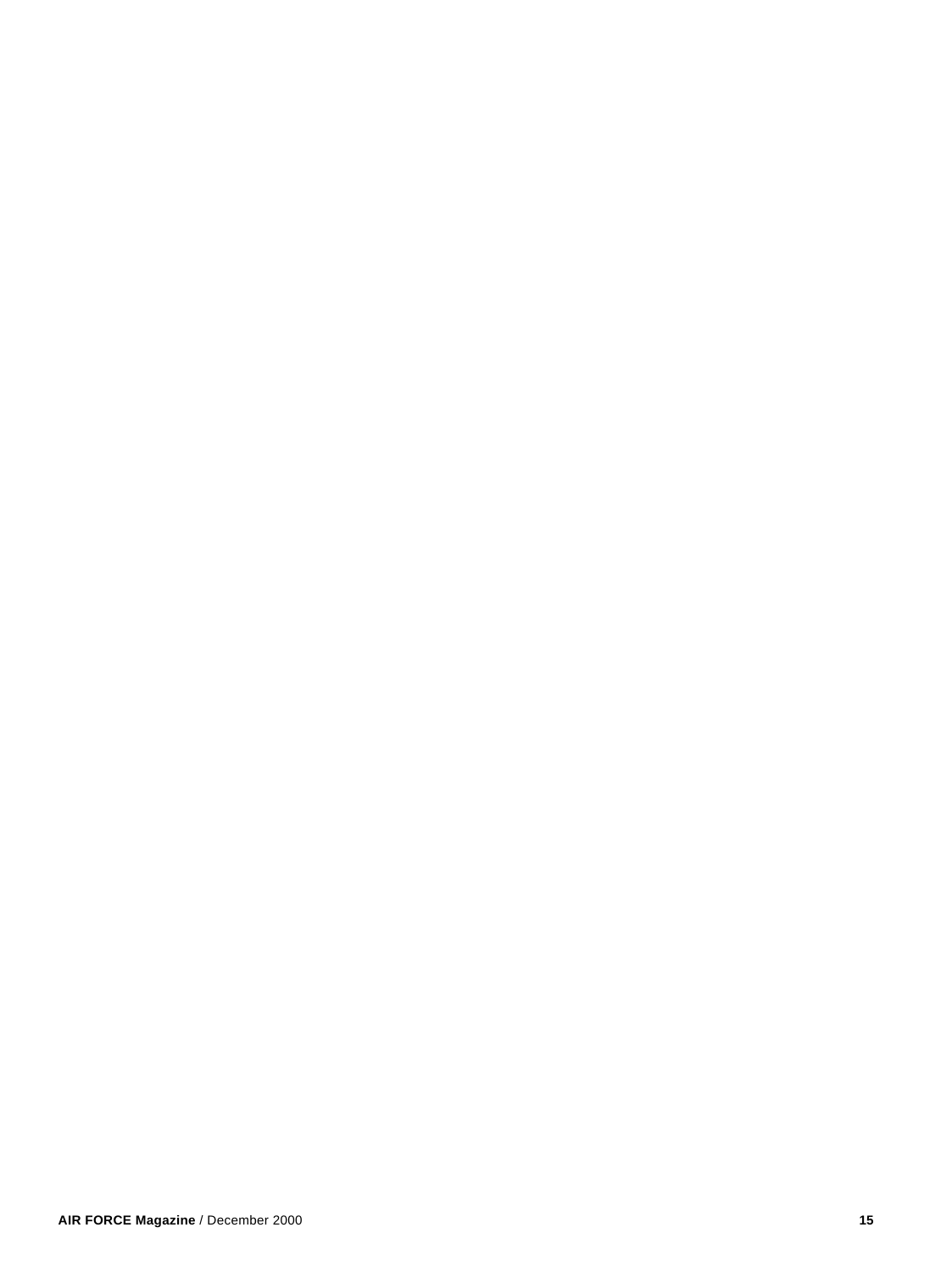## **Aerospace World**

attack on the Navy destroyer USS Cole in Yemen, Air Force Reserve Command units responded with airlift and port mortuary support.

On Oct. 15, a C-141 crew from the 452nd Air Mobility Wing, March ARB, Calif., flew 33 survivors to meet loved ones in Norfolk, Va. An active duty medical trauma unit based in Germany cared for the injured on the long flight home.

Two days earlier a Reserve C-17 crew from the 315th Airlift Wing, Charleston AFB, S.C., had flown the bodies of five of the sailors killed in the attack to Ramstein AB, Germany. A second crew from the same unit then transported the bodies to Dover AFB, Del., for port mortuary processing. A brief airplane-side ceremony honored the dead upon their arrival.

Air Force Reservists comprise 74 percent of the designated port mortuary support force. Most of the 290 personnel so designated are assigned to Dover or Travis AFB, Calif.

## **Boeing Unveils Uninhabited Combat Aircraft**

Boeing unveiled the first X-45A Uninhabited Combat Air Vehicle in a ceremony in St. Louis on Sept. 27.

The aircraft, which resembles a cross between a B-2 stealth bomber and a radio-controlled model, is only 27 feet long, with a 34-foot wingspan. It is designed to carry a variety of weapons and to be stored unassembled in a small container for up to a decade.

Workers can unpack and reconstitute the UCAV in an hour, said Boeing officials. The all-electric aircraft is



## **Vietnam–Era Gunships Keep Going and Going**

AC-130H Spectre gunships—a weapons system originally designed only to last through the Vietnam War—are getting a new lease on life and will continue in service well into the new century, thanks to an overhaul program currently under way at Robins AFB, Ga.

The overhaul is rebuilding the aircraft's Infrared Suppressor System, which is nicknamed "tub" and is designed to thwart heat-seeking missiles.

"[The IRSS is] like an extra cowling that hides the heat signature of the engines from observers below," said Al Lowas, aerospace engineer for the AC-130H Integrated Product Team.

Extreme heat and pressure and the salt air at the AC-130H home base of Hurlburt Field, Fla., all contributed to IRSS deterioration.

The overhaul and rewiring consists of a complete teardown and rebuild of the IRSS and replacement of half its components. Since the system was designed in the 1960s, Robins maintainers had no set procedures to follow.

The work should save the Air Force up to \$1 million and two weeks of downtime per aircraft, per year.

"The overhaul should make these tubs last for the next seven to 10 years," said Lowas.



**More than 400 people were on hand when Boeing unveiled the first Uninhabited Combat Air Vehicle on Sept. 27 at Lambert–St. Louis IAP, Mo. Flight testing is to begin in spring 2001 at Edwards AFB, Calif.**

projected to cost only \$10 million apiece and is small enough that six can be carried in a C-17.

"We see in the future that this aircraft will help take care of some of the air-to-ground threats that we face right now and allow manned assets to do their jobs more efficiently and safely," said Lt. Col. Michael Leahy, UCAV government program manager.

The rise of the UCAV could significantly affect the whole concept of air combat. It is intended mainly for use as a defense suppression weapon before a wave of manned aircraft.

Such systems do not signal the end of the need for combat pilots, officials said.

"The role of the pilot will change concerning this aircraft," said Leahy, "but I think the person who operates this in the mission control console has to have every bit the knowledge of strategy and tactics in the operational art of war that any pilot has."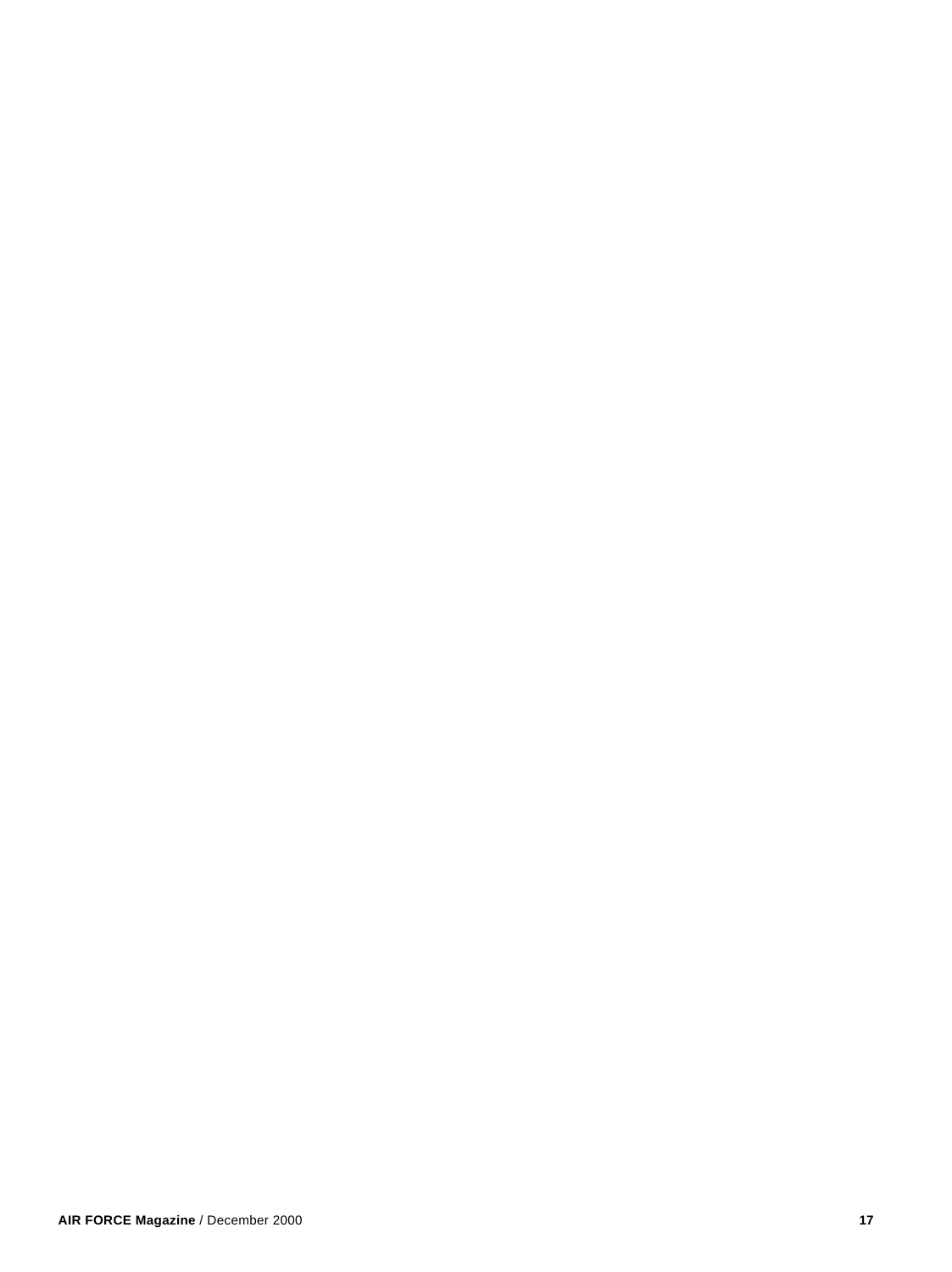## **New ID Card Makes Debut**

The Department of Defense has begun issuing its new "smart card" identification card, officials announced Oct. 10.

Three Air Force bases and an Air National Guard unit are among the first to test the software which processes card information, as part of the phased-in smart card introduction.

Langley AFB, Va.; Osan AB, South Korea; Ramstein AB, Germany; and the 203rd RED HORSE unit in Virginia Beach, Va., are thus in the forefront of an ID revolution.

"This card gives our people a key technological tool to improve performance while protecting individual privacy," said Undersecretary of Defense (Personnel and Readiness) Bernard D. Rostker.

The credit-card–sized ID contains an embedded computer chip with 32 kilobytes of data storage, a magnetic stripe, and two bar codes. Besides serving as identification, it will eventually allow access to secure areas and permit entry into restricted computer networks.

The card could be used to process food service charges in mess halls and update deployment information. Officials are studying whether to include medical and dental information, student status, and other personal data on the card.

"The smart card will give us the capability to digitally sign documents, transactions, orders, and a lot of other implements we use to do business," said Paul Brubaker, deputy chief information officer, Office of the Assistant Secretary of Defense for Command, Control, Communications, and Intelligence.

It has taken about a decade to develop the new card. One-third of the Air Force target population should receive theirs by February 2001. The remainder should be outfitted by September 2002.

Initial costs are \$6 to \$8 per card. DoD has no current plans for military family members, retirees, and inactive Guard and Reserve members to receive smart cards, due to the expense.

UCAV flight testing is set to begin next spring at Edwards AFB, Calif. The program plans for all testing to be completed by 2005. Operational aircraft could be deployed by 2010 if the Air Force decides to go in that direction, Leahy said.

#### **Remains of Vietnam–Era USAF Pilot Identified**

On Sept. 13, remains retrieved from an excavation site near Hanoi were positively identified through a series of DNA tests as Air Force Lt. James Milton Jefferson, according to the Washington Post. A military board had declared Jefferson officially dead in June.

Jefferson, an Air Force Academy graduate, was near the end of his tour with the 390th Tactical Fighter Squadron at Da Nang AB, South Vietnam. He disappeared May 12, 1967, during a raid on a North Vietnamese air field. He was serving as the bombardier/navigator in an F-4.

Flight commander then–Col. Norman C. Gaddis ejected safely from the two-seat Phantom and was captured and held as a prisoner of war for six years. Though he was shown Jefferson's helmet and other personal effects, his captors said nothing about the pilot's fate.

Remains were first spotted at the suspected crash site of the F-4 in 1998. Some 1,993 US military personnel are still listed as missing in Vietnam.

## **Putin Postpones, Announces Military Cuts**

At a meeting of Russia's National Security Council on Sept. 27, President Vladimir V. Putin put off massive cuts in the Russian military.

Only a few weeks before, Putin's defense minister, Marshal of Russian Federation Igor D. Sergeyev, had said that the 1.2 million person

Russian military would be cut to 850,000 by 2003.

Putin intended to shelve that plan. He said streamlining the armed forces was more important than mechanical reductions.

"We spend colossal resources on the military, and we allow the military budget to be wasted on peripheral issues that have nothing in common with either the army's combat readiness nor with its direct supplies," he said, per the New York Times.

However, Putin announced Nov. 9 that the cuts would go through.

Experts agreed that cuts are needed but differed on where they would lead and whether necessary modernization would follow.

## **Employers Pinched by Reservist Deployments**

Most employers support the principle of worker participation in the National Guard or Reserve. But the military's increasing reliance on parttime warriors has also left many employers in a bind as valuable employees disappear for weeks at a time.

That is the conclusion of a recent Department of Defense poll, which found that nearly half of responding employers said a two week absence by a Guard or Reserve employee caused problems. Fully 80 percent said there were negative effects when deployments stretched 30 days or more.

Yet as the US military stretches around the world to handle peacekeeping and humanitarian actions, such long deployments are becoming more



**The NF-16D Variable-Stability In-Flight Simulator, Test Aircraft (above) recently arrived at the US Air Force Test Pilot School at Edwards AFB. The VISTA trainer can simulate fighters such as the F-15 and the Navy F-14 in flight and gives students an opportunity to learn how to test future integrated cockpits.**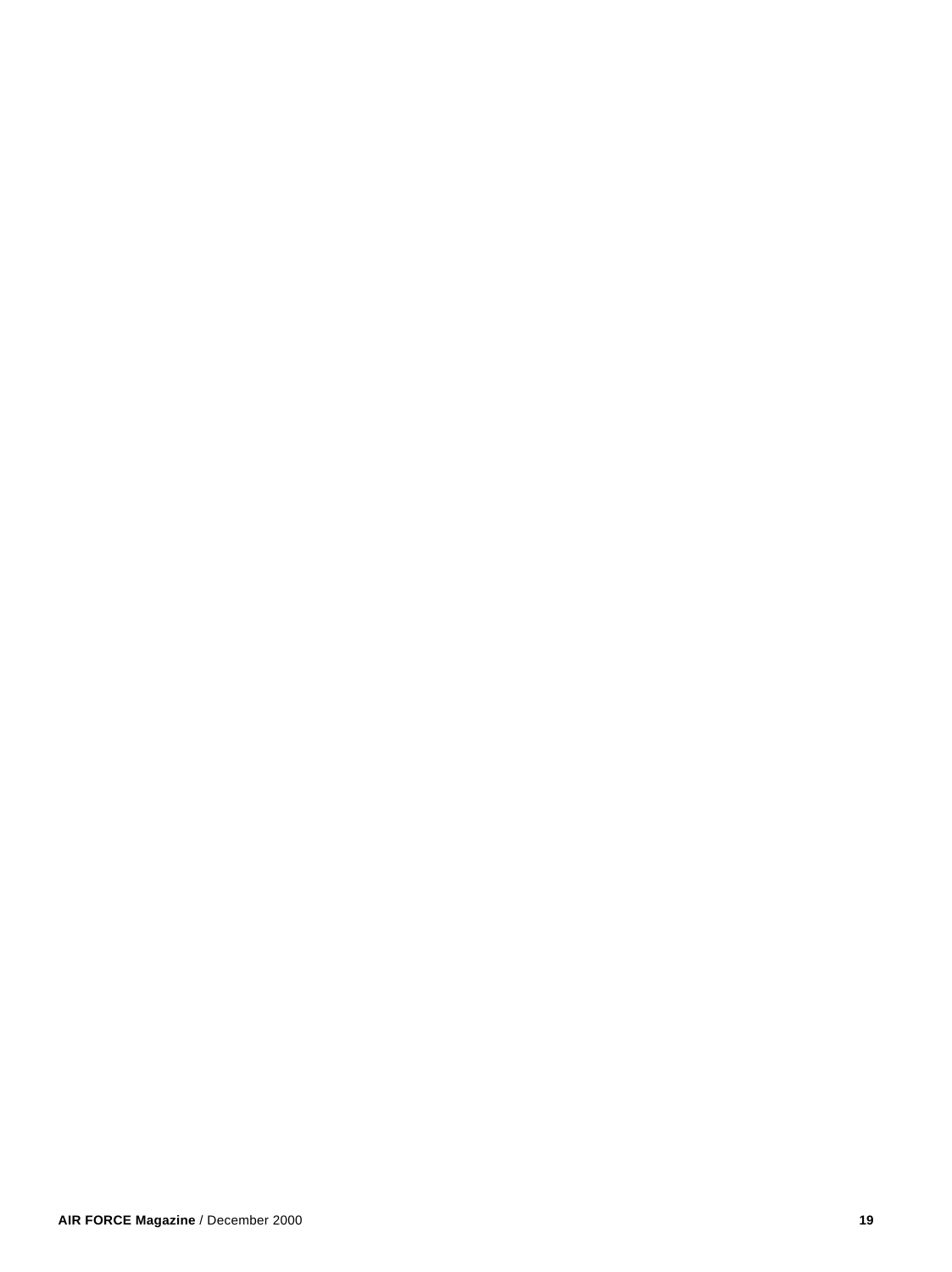## **SecDef Says US Needs To Plan Homeland Defense**

A cyber or terrorist attack on the United States homeland is one of the most dangerous threats to national security US forces face. Even so, more needs to be done to guard against such eventualities, Secretary of Defense William S. Cohen said in what was billed as a major speech on Oct. 2 to the Center for Strategic and International Studies.

Right now local authorities are supposed to take the lead in responding to domestic attacks. But the Pentagon might need to take a primary role, intimated Cohen, despite understandable sensitivities about the intrusion of the military into domestic affairs.

"Is there any other institution in this country that has the organizational capability, the logistics capability, other than the Department of Defense, to respond, to provide transportation, to move medicines and personnel, provide the hospital beds, etc.?" asked Cohen.

Currently DoD is working to answer the questions of authorities in 120 US cities about what to do in case the unthinkable happens. Issues include protection of fire and police personnel and what to do about contaminated casualties.

Such preparation is necessary. But if terrorists strike many places at once—a not unlikely scenario—domestic agencies may be overwhelmed and call for direct military assistance.

"We need to work this out in advance so we don't have [a] kind of constitutional challenge or confusion taking place in those times of crises," said Cohen.

common. No longer is reserve service a matter of a few weekend camping trips and some summer time off.

Better communication between the military and employers, and between employers and their Guard/Reserve employees, might help at least ameliorate concerns.

The National Committee for Employer Support of the Guard and Reserve, based in Arlington, Va., hopes to establish a database and media plan for employers with Guard/Reserve workers. It already supports "bosslifts," in which bosses are flown into military bases for a look at the second life their employees lead. Employers most want to know how many of their workers are subject to military call-up, who they are, and what their schedule might be—as far in advance as possible.

"Most employers tell us they can almost eliminate the real burden of replacing people temporarily if they have enough advance notice," said Bryan E. Sharratt, executive director of the organization.

## **IG Blasts Civil Air Patrol**

The Civil Air Patrol has poor safety procedures, a lax attitude toward maintenance and financial accounting, and is under investigation by federal authorities for possible law violations, according to a Department of Defense Inspector General report.

CAP has been the Air Force's volunteer auxiliary since the 1940s. It exists as an education and training force for civilians and undertakes some real-world missions such as counterdrug flights. It receives about \$28 million a year in Air Force funds.

It has 52 wings, composed of 1,700 smaller units called groups, squadrons, or flights, spread throughout all the states, D.C., and Puerto Rico. It has a fleet of more than 530 of its own light airplanes, as well as 4,700 airplanes owned by volunteer members.

The IG report only confirmed a widespread opinion in the Air Force that CAP needs more oversight. Of 86 airplanes studied by the Pentagon IG, 62 percent had been flown without undergoing rudimentary safety checks, such as visual inspection for damage or oil checks. Some 29 percent had gone a year without checks.

In many cases there were no records of such mandatory maintenance activities as transponder tests.

As to money, accounting policies and procedures were in disarray, said the report. Likewise for pilot records.

"The CAP did not adequately manage pilot records to verify that CAP pilots are fully qualified to operate corporate aircraft and fly assigned missions," said the IG.

The FBI and the Air Force Office of Special Investigations are continuing a probe into such possible criminal activity as double billing for flying missions. In July 1999, federal agents raided CAP headquarters and that of its Air Force oversight office, at Maxwell AFB, Ala., to seize possible evidence.

Air Force officials plan to keep a closer watch on CAP in the future. A new agreement between the organizations took effect Oct. 1. Among other things, it allows the Air Force to withhold money or suspend Air Force mission status due to safety or fraud concerns.

## **Cohen Says: Learn to Love EU**

In a speech to NATO defense ministers Oct. 10, Secretary of Defense William S. Cohen said the US must take a more positive view of the European Union's efforts to develop its own military identity.

"It is clear that in the future NATO will no longer be the only major multilateral structure with a role in responding to crises, including military crises, which could affect European



**Lt. Col. Kenneth Dressel speaks at an Oct. 10 ceremony at Moody AFB, Ga., as he assumes command of the 49th Flying Training Squadron. The unit moved from Columbus AFB, Miss., to provide an Introduction to Fighter Fundamentals course.**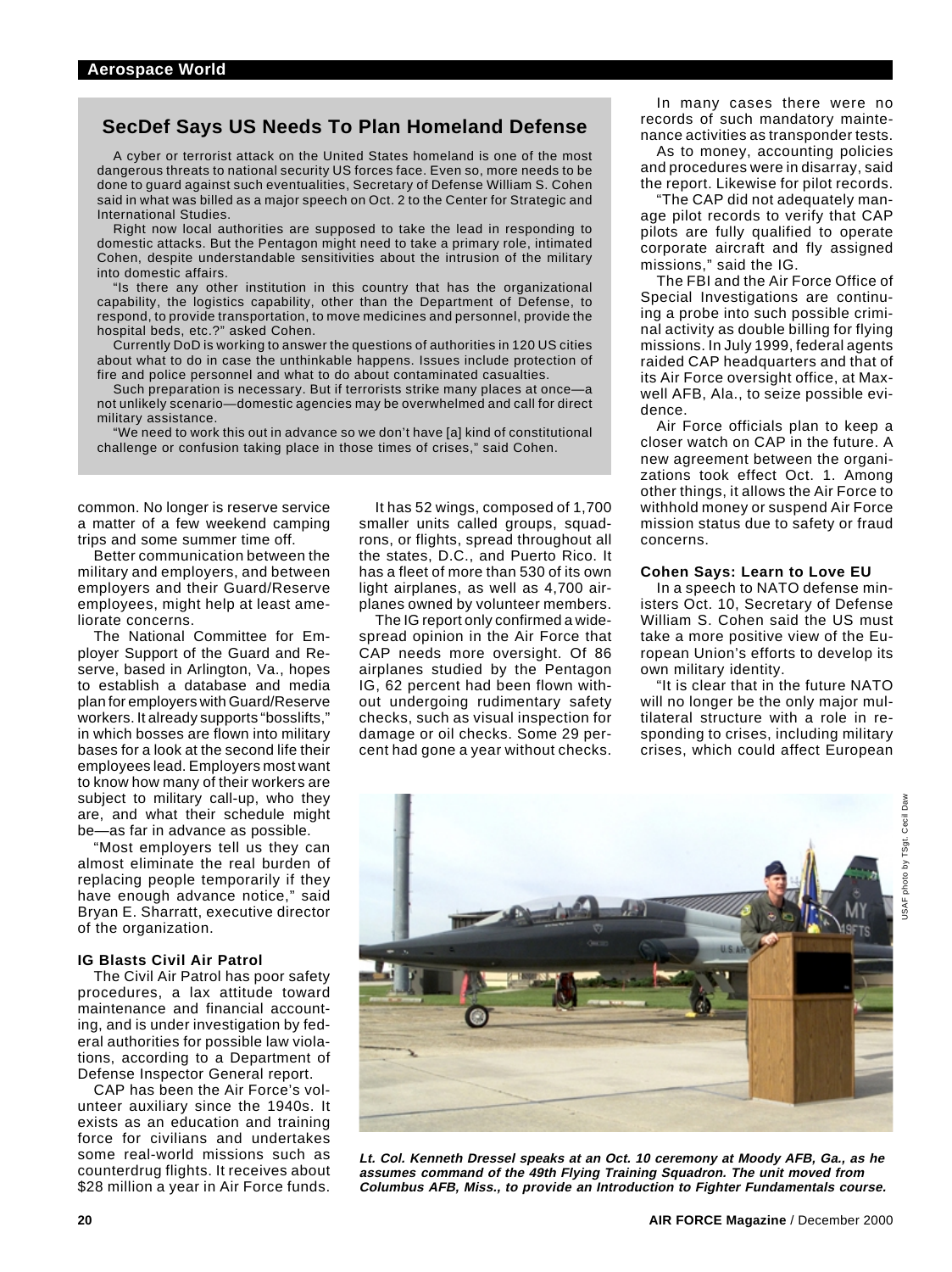## **New Air Force Safety Records**

Fiscal 2000 saw the Air Force experience its lowest number of major aircraft accidents ever, as well as its second-best year in on-duty ground safety.

The aviation mishap rate was 1.04 per 100,000 flying hours. The previous best was 1.11, set in 1991.

Other records set included the lowest number of major accidents, 22; lowest number of aircraft destroyed, 14; and fewest aviation fatalities, seven.

A major mishap is defined as an accident in which someone is killed, the airplane is destroyed, or the airplane incurs more than \$1 million in damage.

"These aviation rates are pretty significant, especially when you account for the increased ops tempo, deployments, and operations in austere locations such as Southwest Asia," said Air Force Chief of Safety Maj. Gen. Timothy A. Peppe. "This is a tremendous accomplishment."

A significant contributor to the overall flight safety record was a decline in mechanical failures. There were only four confirmed aircraft mishaps due to mechanical fault in 2000, down from 20 in 1999.

Meanwhile, the service saw its second-best ground safety year, with six onduty fatalities. There were only three such deaths in 1998, the lowest rate.

Off-duty ground safety was a more dangerous story. The Air Force lost 51 airmen in 2000, as opposed to a record low 41 last year.

"The primary causes remain motor vehicle accidents, alcohol use, and people who are not wearing seat belts," said Peppe. "We are optimistic that with continued focus and commitment to make operational risk management a part of on- and off-duty life, we can do better."

stability and security," Cohen said.

The US has been skeptical of EU attempts to forge its own security structure in the past, on grounds that such a move could diminish NATO's importance. The new EU–NATO relationship must take into account four things, according to Cohen. NATO and EU efforts to strengthen European security must be coherent and mutually reinforcing. The two organizations need to treat each other as equals. Contacts must be close and frequent. There should be no discrimination against the member states of either organization.

The NATO deputy supreme allied commander Europe should become the "strategic coordinator" between NATO and EU forces, said the US defense chief.

## **First Air Force Space Commander Dies**

Retired Air Force Gen. James V. Hartinger, who rose from an Army private to become a four-star general and first commander of Air Force Space Command, died Oct. 9 in Colorado Springs, Colo. He was 75.

Hartinger was drafted into the Army in 1943. After service in World War II as an enlisted man he entered West Point. He was named commander in chief of NORAD in 1980. In 1982 he became the first head of the new Air Force Space Command.

### **News Notes**

On Oct. 2 the Air Force unveiled its newest base when Buckley ANGB, Colo., became Buckley AFB. Command responsibility for the installation shifts from the 140th Wing of the

Colorado ANG to Air Force Space Command's 821st Space Group.

■ An Article 32 hearing, similar to a civilian preliminary hearing, against a 61st Airlift Squadron pilot charged with negligent homicide and dereliction of duty opened Oct. 16 at Little Rock AFB, Ark. The charges against Capt. Darron A. Haughn stem from a Dec. 10, 1999, incident in which the C-130 he piloted landed short of the runway at Ahmed Al Jaber AB, Kuwait, killing three.

■ On Oct. 13, the Navy announced that the MV-22 Osprey has been judged operationally effective and suitable for land-based operations. The move validates eight months of evaluation and brings the aircraft a step closer to full-rate production, Marine Corps officials said.

Among individuals recognized as Outstanding Department of Defense Employees with Disabilities at a Pentagon ceremony Oct. 11 was Susan L. Kunz, assistant base visual information manager, Air Mobility Command, Scott AFB, Ill.

**The Air Force's newest Maverick** air-to-ground missile has successfully completed its first test firing, officials announced Oct. 11. The AGM-65H/K missile, launched from an A-10A, destroyed a target tank. Among other things, the new Maverick variant doubles the guided weapon's standoff range.

■ In a move intended to standardize the designation of 14th Air Force with numbered air forces in other unified commands, US Space Command has changed the component designation for 14th Air Force from AFSPACE to SPACEAF.

## **Senior Staff Changes**

**CHANGES:** Brig. Gen. Curtis M. **Bedke,** from Vice Cmdr., 8th AF, ACC, Barksdale AFB, La., to Cmdr., 2nd BW, ACC, Barksdale AFB, La. ... Brig. Gen. Craig R. **Cooning,** from Dir., MILSATCOM Jt. Prgm. Office, AF Prgm. Executive Office, Asst. SECAF, Acq., Los Angeles AFB, Calif., to PEO, Space Prgms., AF Prgm. Executive Office, Asst. SECAF, Acq., Rosslyn, Va. ... Brig. Gen. Tommy F. **Crawford,** from Dep. Dir., Ops. (Natl. Systems Spt.), Jt. Staff, Pentagon, to Dir., Jt. Matters, DCS, Air & Space Ops., USAF, Pentagon ... Brig. Gen. William M. **Fraser III,** from Cmdr., 2nd BW, ACC, Barksdale AFB, La., to Dep. Dir., Ops. (Natl. Systems Spt.), Jt. Staff, Pentagon ... Brig. Gen. Paul M. **Hankins,** from Dir., Recruiting & Retention Task Force, OSAF, Pentagon, to Cmdt., AFOATS, AU, AETC, Maxwell AFB, Ala. ... Maj. Gen. Jack R. **Holbein Jr.,** from Cmdr., Spec. Ops. Command Pacific, PACOM, Camp H.M. Smith, Hawaii, to C/S, JFCOM, Norfolk, Va. ... Maj. Gen. Michael S. **Kudlacz,** from Dir., Ops. & Tng., DCS, Air & Space Ops., USAF, Pentagon, to Dir., OSIA, Defense Threat Reduction Agency, Dulles, Va. ... Brig. Gen. William L. **Shelton,** from Dir., Manpower & Orgn., DCS, P&P, USAF, Pentagon, to Dir., Rqmts., AFSPC, Peterson AFB, Colo. ... Brig. Gen. John M. **Speigel,** from Cmdt., AFOATS, AU, AETC, Maxwell AFB, Ala., to Principal Dep. Asst. SECAF, Strategic Development (Manpower, Reserve Affairs, Instl. & Environment), Pentagon ... Brig. Gen. Joseph P. **Stein,** from Cmdr., 7th BW, ACC, Dyess AFB, Tex., to Dir., Manpower & Orgn., DCS, P&P, USAF, Pentagon ... Brig. Gen. Simon P. **Worden,** from Dep. Dir., C2, DCS, Air & Space Ops., USAF, Pentagon, to Dep. Dir., Ops., SPACECOM, Peterson AFB, Colo. ... Brig. Gen. Donald C. **Wurster,** from IG, AMC, Scott AFB, Ill., to Cmdr., Spec. Ops. Command Pacific, PACOM, Camp H.M. Smith, Hawaii.

#### **COMMAND CHIEF MASTER SERGEANT RETIREMENT:** CMSgt. Mike L. **Myers.**

**CCMS CHANGE:** CMSgt. John **Ensor,** to Command Chief Master Sergeant, US Air Force Academy, Colorado Springs, Colo.

#### **SENIOR EXECUTIVE SERVICE RETIREMENT:** Gerald B. **Kauvar.**

**SES CHANGES:** Robert E. **Corsi Jr.,** to Dep. Administrative Asst., Office of the Administrative Asst., USAF, Pentagon ... John M. **Gilligan,** to Principal DAS, Business & Info. Mgmt., Dep. Chief Info. Officer, Pentagon.